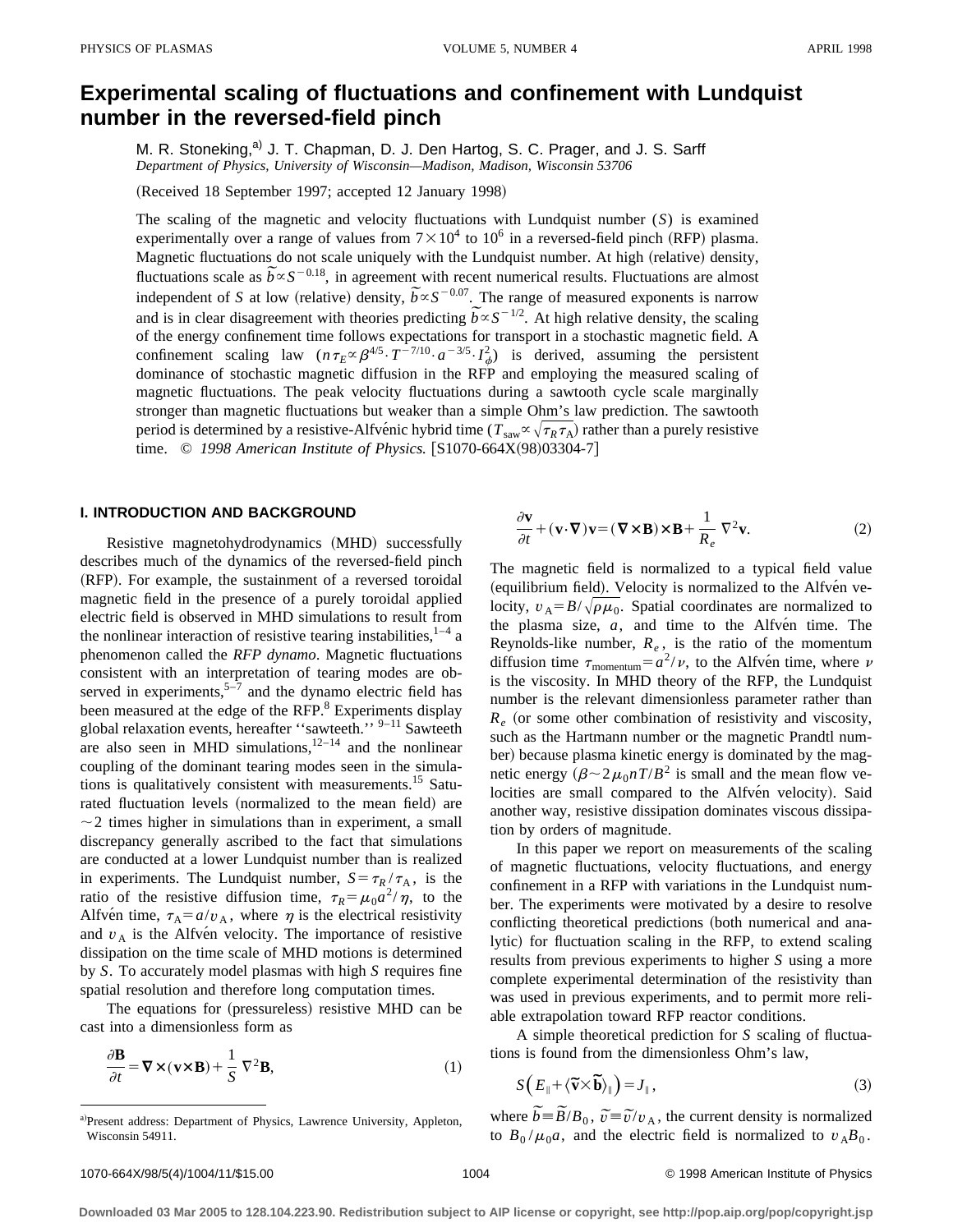Assuming that the normalized magnetic and kinetic fluctuations scale with the same power of the Lundquist number yields a prediction that both the fluctuations should scale as yields a prediction that both the fluctuations should scale as  $\tilde{b} = \tilde{v} \propto S^{-1/2}$  (see, for example, Ref. 16). The prediction is most easily seen by evaluating Eq.  $(3)$  at the toroidal field reversal radius, where  $E_{\parallel}=0$ . This naive prediction neglects the possible scaling of the relative phase between  $\tilde{\nu}$  and  $\tilde{b}$ . Dimensional analysis of resistive MHD performed by Con-Dimensional analysis of resistive MHD performed by Connor and Taylor<sup>17</sup> also implies a scaling of  $\tilde{b} \propto S^{-1/2}$ . An *et al.*<sup>18</sup> performed a turbulence theory calculation to obtain *b al*. " performed a turbulence theory calculation to obtain  $\tilde{b} \propto S^{-1/3}$ , but Mattor<sup>19</sup> finds by a similar method that the  $b \propto S^{-1/2}$ , but Mattor<sup>22</sup> finds by a similar method that the scaling can be  $b \propto S^{-1/4}$  or  $b \propto S^0$  depending on the continuous or discrete nature of the RFP dynamo fluctuations, respectively (see Ref. 19 for a more complete review and critique of analytic predictions for Lundquist number scaling of fluctuations in the RFP). The experimental results presented in this paper contribute to a determination of the correct thein this paper contribute to a determination of the correct theories description. In particular, the theories predicting  $\tilde{b}$  $\propto S^{-1/2}$  are at odds with experimental results in the Madison Symmetric Torus (MST).

The first MHD computation that tested the Lundquist number scaling of magnetic fluctuations in the RFP was done by Strauss, who obtained  $b \propto S^{-0.31}$  using a set of reduced MHD equations and covering a range of *S* values from  $10<sup>2</sup>$ to  $2 \times 10^{3}$ . <sup>20</sup> More recent works that go to a higher Lundquist number and use the complete three-dimensional  $(3-D)$  MHD equations have found fluctuation amplitudes to scale as  $S^{-0.22}$  (1.1×10<sup>3</sup> < *S* < 10<sup>5</sup>)<sup>14</sup> and *S*<sup>-0.18</sup> (2.5×10<sup>3</sup> < *S* < 4  $\times 10^{4}$ .<sup>21</sup>

On the experimental side, La Haye *et al.*<sup>6</sup> measured the Lundquist number scaling of magnetic fluctuations in the Lundquist number scaling of magnetic fluctuations in the OHTE device (operated as a RFP) and found  $\widetilde{b} \propto S^{-0.51}$ . The Lundquist number was determined in OHTE by using the global plasma resistance and inductance to obtain a resistive diffusion time from  $\tau_R = L/R$ . The scaling thus obtained may be affected by anomalous resistance scaling as well as pure MHD effects. Hattori *et al.*<sup>22</sup> inferred a Lundquist number scaling exponent (in TPE-1RM15) of approximately  $-1/3$ scaling exponent (in TPE-TRMT5) of approximately  $-1/3$ <br>for  $\tilde{b}$  by assuming that the Lundquist number scaled as the square of the plasma current. In the experiments reported in this paper we extend the measurement of fluctuation scaling in the RFP to a higher Lundquist number and obtain measurements of the Lundquist number by direct application of the Spitzer resistivity formula.

Recently, magnetic fluctuations associated with MHD turbulence (resistive tearing modes) have been apprehended as the principal cause of anomalous particle<sup>23</sup> and energy<sup>24</sup> transport in the core of the RFP. As fusion reactor plasmas will exist at a much higher Lundquist number than present experiments, a knowledge of the scaling of fluctuations in present experiments may provide useful predictions of transport rates in a RFP reactor. In addition, the results of these experiments may have implications for confinement in the spheromak, another low-field, relaxed state device with large-amplitude magnetic fluctuations.

In this work we report on the results of a Lundquist number scaling experiment in a RFP plasma. Scaling of confinement, magnetic fluctuations, velocity fluctuations, and sawtooth features were probed over a range of *S* from 7  $\times 10^4$  to 10<sup>6</sup>, *S* values significantly higher than those obtained in previous scaling studies in the RFP. In Sec. II, the experimental strategy and the coverage of parameter space are described. The method of determining the Lundquist number from measured quantities is also explained, and careful attention is paid to determining the scaling of the classical resistivity. Measurement of the classical resistivity and its use in determining *S* distinguish this work from past measurements of fluctuation scaling in the RFP.<sup>6</sup> In MHD theory the Lundquist number is determined from the microscopic dissipation, as opposed to the additional MHD effects that contribute to experimental (global) resistance. Using the classical resistivity, therefore, provides a better comparison with theory than using the global resistance. The measurements that determine the Lundquist number are presented in Sec. III along with the values of *S* achieved. Bremsstrahlung measurements indicate the presence of significant impurity contamination ( $Z_{\text{eff}}$ ~10) at low current and low density, resulting in enhanced resistivity and a low Lundquist number in that parameter regime. Results of the scaling of magnetic fluctuations are presented in Sec. IV. We find that the global Lundquist number does not uniquely determine the fluctua-Lundquist number does not uniquely determine the fluctuation amplitude. At high (relative) density  $\tilde{b} \propto S^{-0.18}$  and are tion amplitude. At high (relative) density  $b \propto S$  and are almost independent of *S* at low (relative) density,  $\overline{b}$  $\propto S^{-0.07}$ . The observed variation in the scaling exponent may indicate the importance of an unidentified dimensionless parameter, or may be the result of profile variation not resolved by the global measurements used to obtain *S*. The range of exponents  $(0.07<\alpha<0.18)$  determined experimentally is quite narrow and falls in a range predicted by several of the theories reviewed above, and at high density agrees with recent 3-D MHD simulations. However, the results are inrecent 3-D MHD simulations. However, the results are incompatible with theories predicting  $\tilde{b} \propto S^{-1/2}$ , a scaling that has been used to plan the RFP program and guide it toward an attractive reactor design. The scaling of the energy confinement time  $(Sec. V)$  follows expectations for transport in a stochastic magnetic field, leading to a pessimistic confinement scaling law for an Ohmic RFP. The results suggest that a RFP reactor will require current profile control or some other fluctuation suppression measure to achieve the necessary transport levels for breakeven. Velocity fluctuation scaling is measured for the first time in a fusion relevant plasma experiment. The peak velocity fluctuation amplitude during the sawtooth cycle (presented in Sec. VI) scales marginally stronger than magnetic fluctuations but weaker than a simple Ohm's law prediction. The sawtooth period is governed by a resistive-Alfvénic hybrid time rather than a purely resistive time. Conclusions and a discussion of the main results are given in Sec. VII.

#### **II. METHOD AND DEFINITIONS**

# **A. Experimental method and parameter space coverage**

The experiments reported here were conducted in the Madison Symmetric Torus (MST),<sup>25</sup> a reversed-field pinch with major radius of  $R_0 = 1.5$  m and minor radius of *a*  $=0.52$  m. There are three principal control knobs for opera-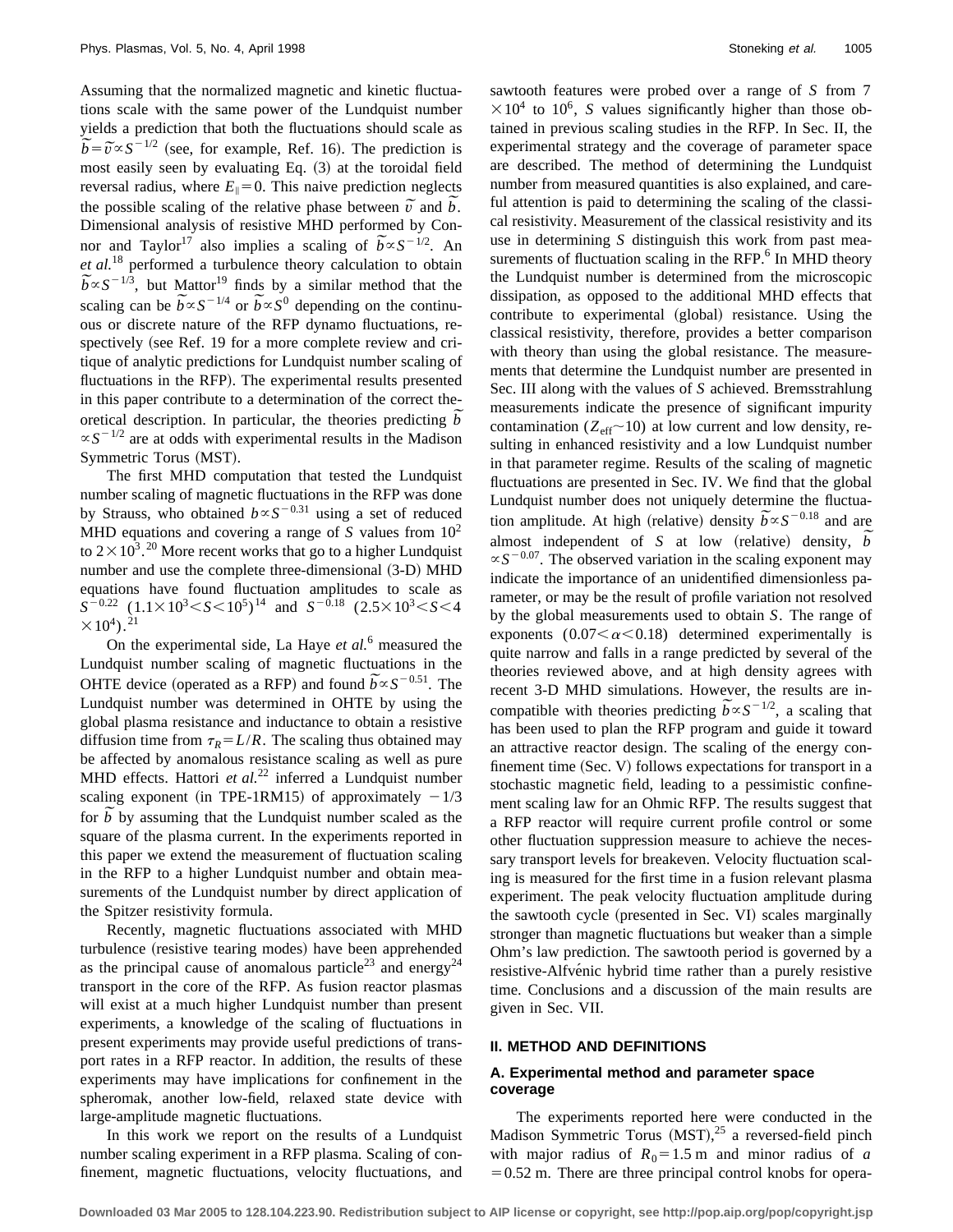

FIG. 1. The coverage of parameter space for the *S*-scaling experiment. Each point represents a 5 ms average during a single discharge. There are more than 300 discharges in the database. Shots were selected for two trajectories at constant  $I_{\phi}/N$ .

tion of an Ohmic RFP:  $(1)$  the toroidal plasma current;  $(2)$ the plasma density; and  $(3)$  the toroidal flux. Alternately, the third control knob can be chosen as the ratio of the surface poloidal field to the volume-averaged toroidal field, the RFP pinch parameter Q. The pinch parameter affects the field profiles  $[e.g., the plasma inductance in Eq. (9) below], but it$ has the weakest effect on the dependent variables (e.g., temperature, Lundquist number, confinement time, etc.), and therefore was held fixed for the experiments reported here. Maintaining a fixed pinch parameter was also motivated by a desire to fix the current profile shape, and thus maintain a similar free energy source for the dominant instabilities. Figure 1 is a summary of the parameter space coverage used for the *S* scaling experiment. Each point represents a 5 ms time average for a single discharge (the typical discharge duration is 60 ms with an  $\sim$  15 ms flat top). The abscissa in Fig. 1 is the toroidal plasma current and the ordinate is the ratio of the toroidal plasma current to the line density through a central chord ( $N=\overline{n}\pi a^2$ ). The full range of  $I_{\phi}/N$  is obtainable at any plasma current (i.e., the parameter space  $I_{\phi}/N$  vs  $I_{\phi}$  is rectangular), whereas the experimentally obtainable density range depends on the plasma current. Shots were selected for two ranges of  $I_{\phi}/N$  (>150 shots in each set). The *S* scaling was examined separately for the two parameter space trajectories shown. The current scan at low  $I_{\phi}/N$  is of particular interest for RFP reactor projections, as RFP experiments achieve the highest confinement for a particular plasma current near the highest density (lowest  $I_{\phi}/N$ ). The RFP density limit is a soft limit above which impurity and  $H_{\alpha}/D_{\alpha}$  radiation losses represent a significant fraction of the power supplied to the plasma, leading to confinement degradation and premature discharge termination.<sup>26</sup>

## **B. Experimental definition of Lundquist number**

A general definition of the Lundquist number can be expressed as

$$
S = \frac{\tau_R}{\tau_A} = \frac{\mu_0 a^2}{\eta} \cdot \frac{B}{a \sqrt{\mu_0 m_i n}},
$$
\n(4)

where the plasma minor radius,  $a$ , is taken as the appropriate scale length for the resistive diffusion time and the Alfven time. Although several of the quantities in Eq.  $(4)$  vary with radial position in the plasma, it is desirable to define a global Lundquist number by taking characteristic values for the magnetic field, density and resistivity. We use the surface poloidal magnetic field  $B = \mu_0 I_\phi/2\pi a$  and the central chordaveraged electron density,  $\bar{n}$ . The method of determining a characteristic resistivity is discussed next.

The resistivity can be expressed  $as^{27,28}$ 

$$
\eta_{\text{Spitzer}} = \frac{m \langle \nu_{ei} \rangle^{Z=1}}{n_e e^2} \cdot \frac{3 \pi}{32} \cdot \frac{Z_{\text{eff}}}{\gamma_E (Z_{\text{eff}})}
$$

$$
= 5.22 \times 10^{-5} \frac{Z_{\sigma} \cdot \ln \Lambda}{T(\text{eV})^{3/2}} \Omega \text{m}, \tag{5}
$$

where  $Z_{\text{eff}} = \sum n_i Z_i^2 / n_e$  is the mean ion charge and  $Z_{\sigma}$  is a function of  $Z_{\text{eff}}$ , following the notation of Hutchinson.<sup>28</sup> The first two factors on the left side constitute the Lorentz gas solution to the Fokker–Planck equation (electron–ion collisions only), and the last factor provides a correction that takes electron–electron collisions and multiple ion species into account (using the notation of Ref. 27). The functional relationship between  $Z_{\sigma}$  and  $Z_{\text{eff}}$  is taken from Hirshman and Sigmar, $^{29}$ 

$$
Z_{\sigma} = \frac{32}{3\pi} \cdot \gamma_E (Z_{\text{eff}} = 1) \cdot \frac{Z_{\text{eff}} (1 + 1.198 Z_{\text{eff}} + 0.222 Z_{\text{eff}}^2)}{(1 + 2.966 Z_{\text{eff}} + 0.753 Z_{\text{eff}}^2)}
$$
  

$$
\approx 0.4 + 0.6 Z_{\text{eff}}.
$$
 (6)

The last expression is an approximate linearization that is convenient and sufficiently accurate for the range of  $Z_{\text{eff}}$  encountered in experiment. It should be noted that  $Z_{\sigma}$  is not directly proportional to Z<sub>eff</sub>. Uncertainties in measurement of the absolute *Z*eff therefore generate uncertainties in the scaling of the resistivity (and therefore the Lundquist number) with control parameters.

A complete determination of the classical resistivity in a toroidal device must take into account the presence of a trapped particle fraction. In the collisionless (or banana) regime where the collision frequency is less than the bounce frequency of the trapped particles, the trapped particle population enhances the Spitzer resistivity by a factor of order  $1/(1-f_t)$ , where  $f_t$  is the fraction of electrons that are trapped. For the experiments reported here the electron bounce frequency is more than five times the collision frequency (Fig. 17). The trapped particle fraction was determined from equilibrium modeling (details are given in the Appendix), and found to be  $f_t \approx 0.38$ . Because the RFP pinch parameter,  $\Theta$ , was held fixed, the field profiles and therefore the trapped fraction do not vary with changes in the other control parameters,  $\bar{n}$  and  $I_{\phi}$ .

Using Eqs.  $(4)$ – $(6)$ , we define an experimentally accessible global Lundquist number as

$$
S_{\text{Spitzer}} = \frac{30 \cdot I_{\phi} T_{e0}^{3/2} (1 - f_t)}{(0.4 + 0.6 Z_{\text{eff}}) \ln \Lambda \sqrt{\mu_i n}},\tag{7}
$$

where the toroidal plasma current,  $I_{\phi}$ , is in kA,  $T_{e0}$  is the central electron temperature (in eV),  $\overline{n}$  is the central chordaveraged electron density (in units of  $10^{19}$  m<sup>-3</sup>),  $\mu_i$  is the ion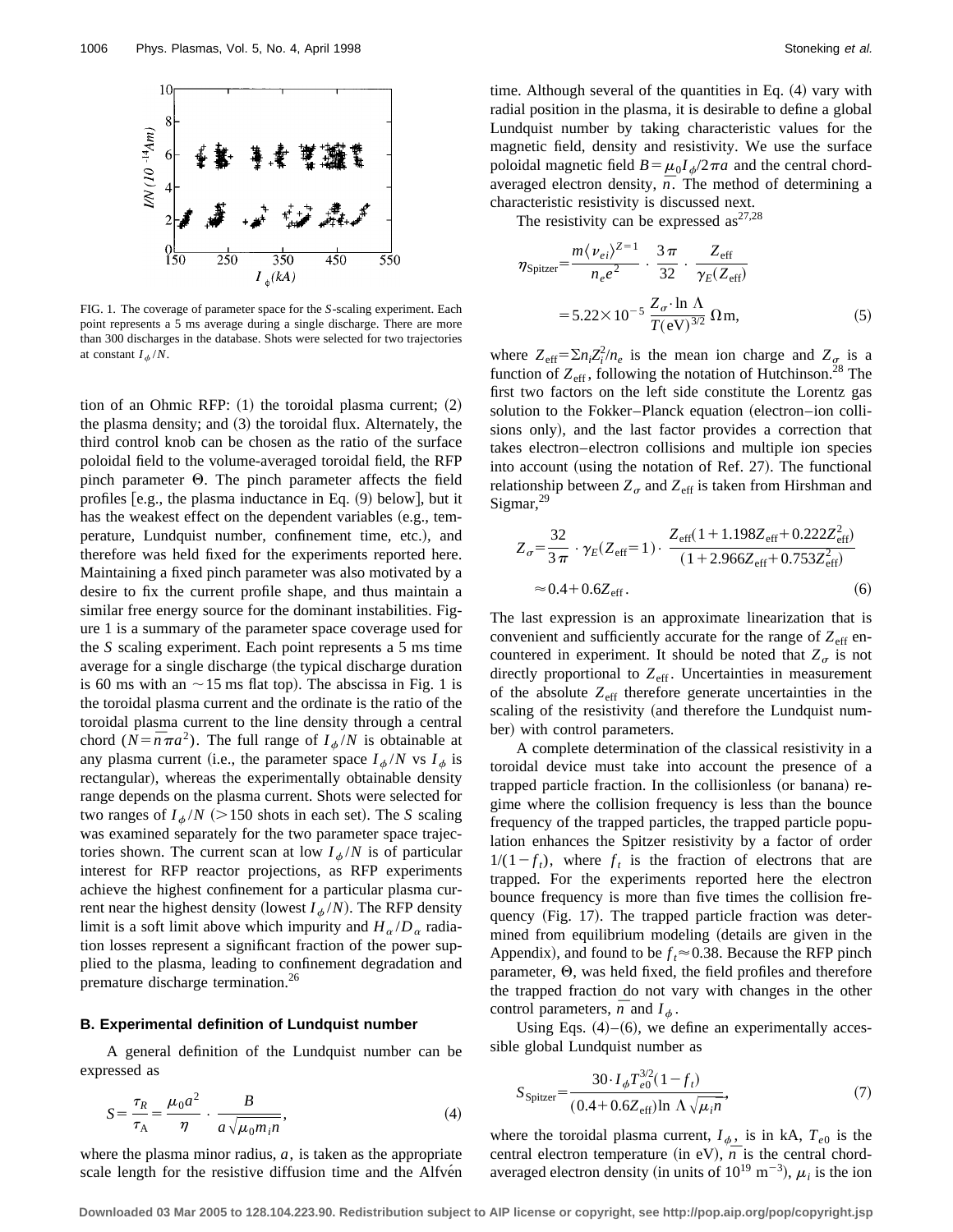mass (in amu), and ln  $\Lambda$  is the Coulomb logarithm. We label Eq.  $(7)$  the Spitzer Lundquist number, since it is defined by direct application of Spitzer's parallel resistivity formula. Deuterium was the working gas  $(\mu_i=2)$ . Toroidal plasma current is measured by integrating the signal from a Rogowski coil that encircles the plasma column. Central electron temperature is measured with a single point, single pulse Thomson scattering system. A central interferometer chord provides a density measurement. Variations in the Coulomb logarithm were included in the scaling calculations shown below.

The mean ion charge was determined by measuring relative changes in the bremsstrahlung radiated power. Bremsstrahlung radiation was measured in two spectral bands:  $(1)$ the near infrared  $(1040 \text{ nm})$  and  $(2)$  the visible  $(532.5 \text{ nm})$ . Both regions have been surveyed for and found to be free of spectral lines. Relative changes in the power detected in each band track each other, giving us additional confidence that spectral lines do not dominate either signal. In what follows, the visible bremsstrahlung detector signal was employed to determine relative  $Z_{\text{eff}}$ . In a narrow wavelength band (and over the fairly narrow temperature range obtained in the experiment) the bremsstrahlung radiation power depends on density, temperature, and ion charge as follows:

$$
P_b \propto \frac{n_e^2 Z_{\text{eff}}}{T_e^{1/2}}.\tag{8}
$$

Separate measurements of changes in bremsstrahlung power, density, and temperature therefore provide a measurement of relative changes in  $Z_{\text{eff}}$ .

In the OHTE experiment, not all of the quantities in Eq.  $(7)$  could be measured with the existing diagnostic set.<sup>6</sup> La-Haye *et al.*, therefore, defined a Lundquist number in terms of the global plasma resistance,

$$
S_{\text{anomalous}} = \frac{v_{\text{A}}}{a} \cdot \frac{L}{R},\tag{9}
$$

where  $L$  is the plasma inductance and  $R$  is the global plasma resistance  $(R = V_a / I_a$ , evaluated during the current flat top). We calculate both the Spitzer Lundquist number and the anomalous Lundquist number scaling of the magnetic fluctuations below. Numerically, the anomalous Lundquist number is significantly smaller than the Spitzer value for two reasons. First, the global resistance of the RFP is enhanced  $(\sim 4X)$  by the helical field trajectories  $(B_{\theta} \approx B_{\phi})$ , i.e., the so-called ''screw-up factor.'' Second, RFPs are observed to have anomalously high resistivity (several times Spitzer).<sup>30–32</sup> We designate the value of *S* calculated from Eq.  $(9)$  anomalous because of its sensitivity to the anomalous resistivity.

The plasma inductance  $(L \sim 2.6 \mu H)$  used in Eq. (9) was estimated using the polynomial function model. $^{33}$  It is a constant for this experiment as the RFP pinch parameter was held fixed at  $\Theta$  = 1.75+/-0.1.



FIG. 2. The scaling of the central electron temperature with plasma current for low  $I_{\phi}/N$  (circles) and high  $I_{\phi}/N$  (triangles).

## **III. DETERMINATION OF LUNDQUIST NUMBER**

## **A. Scaling of electron temperature with control parameters**

Central electron temperature was measured with a single pulse, single point (central) Thomson scattering system.<sup>34</sup> Due to poor single shot statistics in the measured Thomson scattered spectrum, the spectra from a number of discharges with similar global parameters  $(I_{\phi}$  and  $I_{\phi}/N$ ) were accumulated before determining the temperature. The current scaling of electron temperature was then determined for each of the fixed  $I_{\phi}/N$  parameter space trajectories shown in Fig. 1. Figure 2 shows the temperature versus plasma current for the two  $I_{\phi}/N$  values. The scaling obtained agrees qualitatively with previous temperature scaling measurements in MST.<sup>35</sup>

# **B. Scaling of mean ion charge and resistivity with control parameters**

A relative  $Z_{\text{eff}}$  is calculated from the detected bremsstrahlung power by normalizing out variations in temperature and density [see Eq.  $(8)$ ]. An absolute  $Z_{\text{eff}}$  is assigned by scaling the relative  $Z_{\text{eff}}$  such that the lowest value obtained in the entire database is  $Z_{\text{eff}}=1.0$ . This normalization provides a lower bound on the true value of  $Z_{\text{eff}}$ . Figure 3 shows the variation in the mean ion charge for both current scans, as determined by the method just described. The lowest  $Z_{\text{eff}}$  is obtained at the highest absolute density (high plasma current, low  $I_{\phi}/N$ ). At the lowest absolute density  $Z_{\text{eff}}$  can exceed  $\sim$  10. Since all shots at a given plasma current and  $I_{\phi}/N$ value were normalized with the same temperature value (as described above), Fig. 3 should be used to indicate the shotaveraged trend in Z<sub>eff</sub> with changes in plasma current. For the purposes of scaling studies the trend is significant, as opposed to the value of *Z*eff for individual shots.

Barring the possibility that unidentified line radiation is contaminating both bremsstrahlung spectral bands, this measurement indicates substantial aluminum contamination at low density in MST. The MST vacuum chamber is constructed of aluminum and is exposed to the plasma. Heliumlike aluminum  $(Z=11)$  is the only impurity species in MST that could generate  $Z_{\text{eff}}$  values as high as 10. The normalized  $Z_{\text{eff}}$  (shot-averaged) values shown in Fig. 3 span the range from 1.0, an absolute lower bound, to  $\sim$  11, a reasonable upper bound for the known impurity species. The scaling of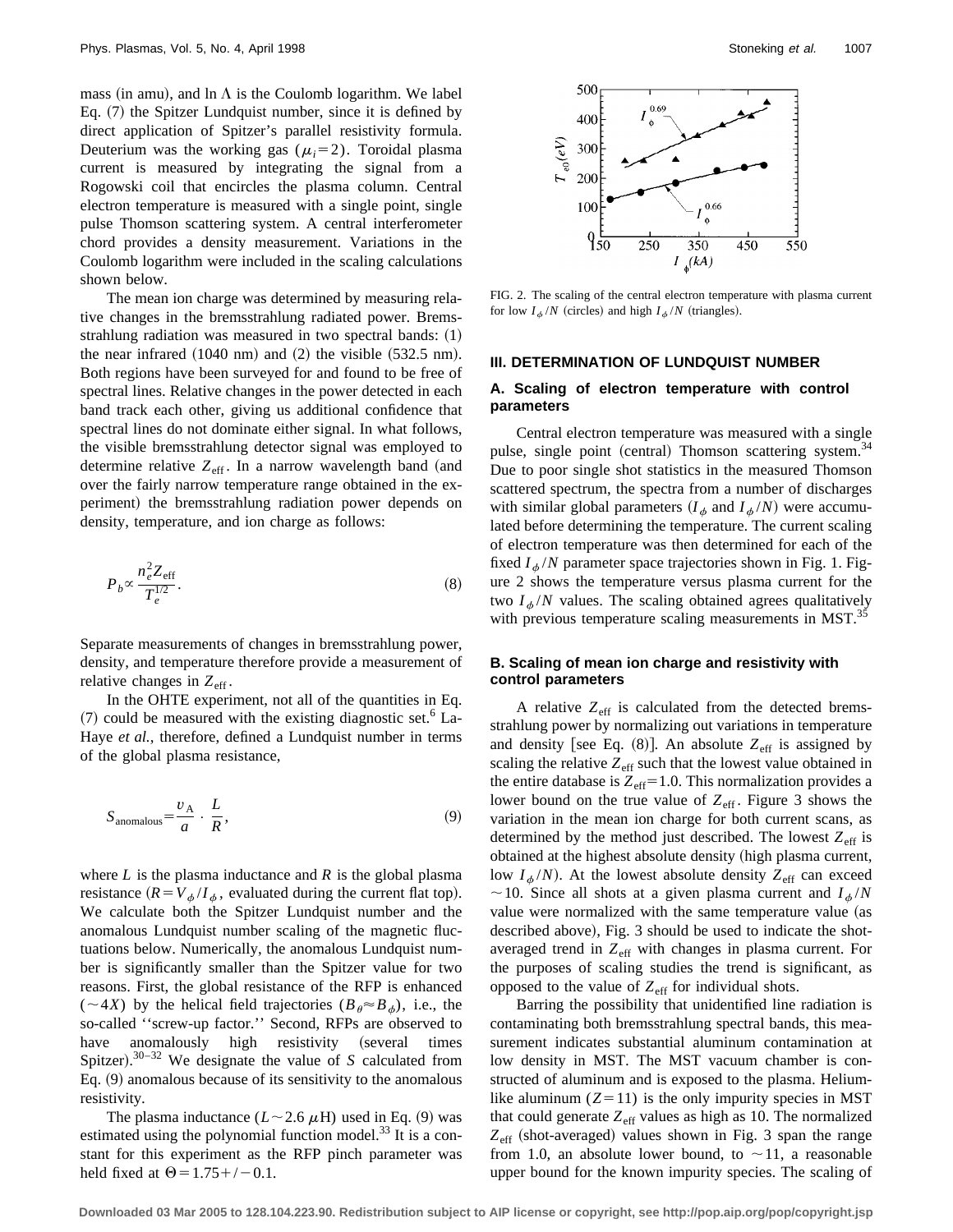

FIG. 3. We see  $Z_{\text{eff}}$  versus the plasma current for (a) low  $I_{\phi}/N$  and (b) high  $I_{\phi}/N$ . A visible bremsstrahlung signal was employed to get relative  $Z_{\text{eff}}$ . Signals were then scaled such that the minimum value of  $Z_{\text{eff}}$  in the database was 1.0.

relative  $Z_{\text{eff}}$  obtained from Fig. 3 therefore provides the true  $Z_{\text{eff}}$  scaling accurate to ~25% (e.g.,  $\langle Z_{\text{eff}}\rangle \approx 12\pm3$  at lowcurrent, high  $I_{\phi}/N$ ).

A rough global comparison can be made between the experimental plasma resistance  $R_{exp} = V_{\phi}/I_{\phi}$ , and the Spitzer resistance,  $R_{\text{Spitzer}} = 2R_0 g_{\text{RFP}} \eta_{\text{Spitzer}} / a^2(1 - f_t)$ , by assuming a flat resistivity profile. The screw-up factor,  $g_{RFP}$ , depends on the magnetic field profiles;  $g_{\text{RFP}}=4$  is used here.<sup>33</sup> The trapped particle fraction was  $f_t \approx 0.38$ . The ratio of the experimental resistance to the classical resistance is shown in Fig. 4. Measurement of the resistivity profile would likely resolve the apparently unphysical result that the global resistance is less than classical at high  $I_{\phi}/N$  and low current. The global comparison makes use of a nominally central resistivity value and the resistivity profile is probably hollow. The



FIG. 4. A comparison of the global plasma resistance to the expected Spitzer value after resolving the dependence on the ion charge.



FIG. 5. Experimental determination of the Lundquist number at  $(a)$  low  $I_{\phi}/N$  and (b) high  $I_{\phi}/N$ .

comparison shown in Fig. 4 indicates that the resistivity anomaly in MST is largest at high current and high density (low  $I_{\phi}/N$ ).

# **C. Lundquist number**

The experimentally determined Lundquist number calculated using Eq. (7) is shown in Fig. 5 for (a) low  $I_{\phi}/N$  and (b) high  $I_{\phi}/N$ . A range of about one decade in *S* was achieved for each scan. The variation in *S* at fixed plasma current is less than one decade, motivating the analysis of *S* scaling at fixed  $I_{\phi}/N$  rather than fixed current. Although temperature drops with increasing density at a fixed current, the decrease in  $Z_{\text{eff}}$  at higher density keeps *S* from changing significantly. The Lundquist number scales somewhat stronger than the square of the plasma current and is roughly independent of density. Hattori *et al.* assumed that *S* scaled as the square of the plasma current in TPE-1RM15. $^{22}$  That assumption was based on previous temperature and density scaling measurements in the same device, but did not resolve changes in  $Z_{\text{eff}}$ . Calculating the current scaling of *S* for MST data in the manner of Hattori *et al.*, we obtain  $S \propto I_{\phi}^{1.5}$ , due to weaker temperature scaling in MST,  $T \propto I_\phi^{2/3}$  compared to *T*  $\propto$ *I*<sub>φ</sub> in TPE-1RM15.

# **IV. SCALING OF AVERAGE MAGNETIC FLUCTUATION AMPLITUDE**

The dominant fluctuations in the RFP are saturated, internally resonant resistive tearing modes. In MST, the tearing modes propagate presumably due to  $\mathbf{E}_r \times \mathbf{B}$  and diamagnetic drifts giving them Doppler shifted frequencies in the range 10–20 kHz. Fluctuation measurements are made with an array of 32 toroidally separated *poloidal* field pickup coils attached to the inside of the vacuum vessel wall and spanning the entire toroidal circumference. Toroidal mode numbers *n* the entire toroidal circumference. Foroidal mode numbers *n*<br>  $\leq 15$  are resolved. The total fluctuation amplitude  $\tilde{b}_n$  $\leq$  15 are resolved. The total nuctuation amplitude  $b_n$ <br>=  $\sqrt{b_{\theta,n}^2 + b_{\phi,n}^2}$  at the plasma surface in each mode, *n*, is  $= \nabla b_{\theta,n} + b_{\phi,n}$  at the plasma surface in each mode, *n*, is obtained using the curl-free condition,  $\mathbf{k} \times \mathbf{\tilde{b}} = 0$  and past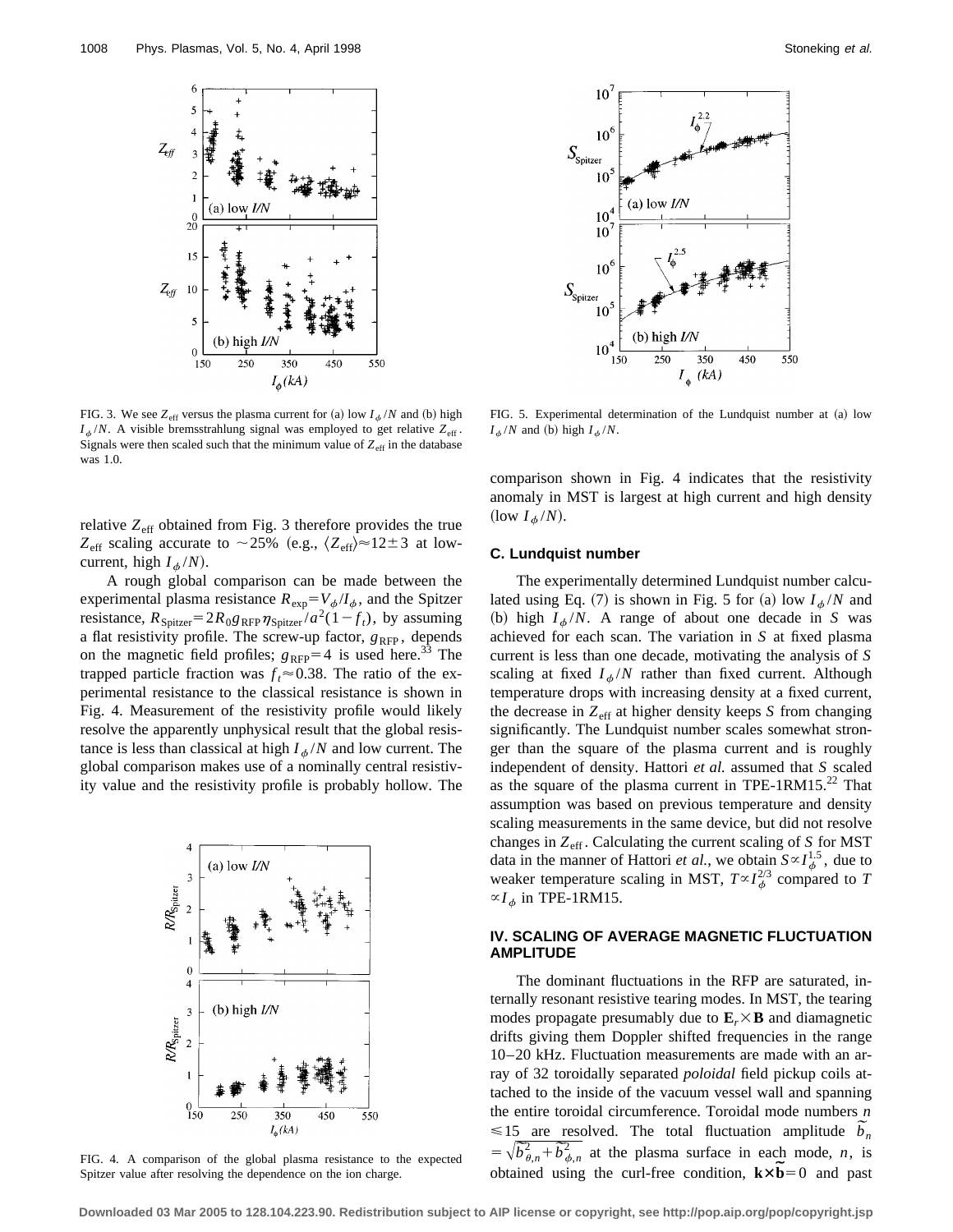

FIG. 6. The Lundquist number scaling of the rms magnetic fluctuations.

measurements of the polarization of each mode. The radial component is negligible since the plasma is bounded by a close-fitting conducting shell. The dominant modes (toroidal close-fitting conducting shell. The dominant modes (toroidal<br>mode number,  $n>4$ ) are  $m=1$ , making  $\tilde{b}_{\phi,n}/\tilde{b}_{\theta,n} = na/R$ . An empirical factor is used to obtain the total amplitude of the modes with toroidal mode number  $n \leq 4$  (which are *m*  $=0$ ) from the measured poloidal component. The total rms fluctuation is then determined by adding the power in all fluctuation is then determined by<br>resolved modes  $[\widetilde{b}_{\text{rms}} = (\Sigma \widetilde{b}_{n}^2/2)^{1/2}]$ .

The total rms (over  $5$  ms) magnetic fluctuation is shown versus the Lundquist number in Fig. 6 for (a) low  $I_{\phi}/N$  and (b) high  $I_{\phi}/N$ . We find that the Lundquist number is not the unique dimensionless scaling parameter for the magnetic fluctuations in MST. At low  $I_{\phi}/N$  (high relative density), the fluctuation amplitude scales with a power of *S* equal to  $-0.18+/-0.01$ . This scaling is in agreement with recent resistive MHD simulation results.<sup>14,21</sup> However, at high  $I_{\phi}/N$ , the fluctuations scale with *S* to the  $-0.07+/-0.01$ power, a weaker scaling. There is more scatter in the data at the highest values of *S*.

highest values of S.<br>As a test of the sensitivity of the scaling relation  $\overline{b}$  $\propto S^{-\alpha}$ , to the measurement of  $Z_{\text{eff}}$ , and in order to compare our results to those of Hattori *et al.*<sup>22</sup> we calculate the scaling exponent,  $\alpha$ , assuming a constant  $Z_{\text{eff}}$ =2.0. Figure 7 shows a somewhat stronger scaling for the magnetic fluctuations un-



FIG. 7. The Lundquist number scaling of the magnetic fluctuations where  $Z_{\text{eff}}$ =2.0 (constant) was assumed in calculating *S*.



FIG. 8. A comparison of the Lundquist number scaling magnetic fluctuations in MST with the scaling obtained in OHTE. The Lundquist number was calculated by the same method as La Haye *et al.*

der this assumption  $(S^{-0.28(\pm 0.02)})$  at low  $I_{\phi}/N$ . This result is in good agreement with the scaling obtained on TPE-1RM15, where changes in  $Z_{\text{eff}}$  were not resolved and the Lundquist number was determined from previously measured density and temperature scaling with plasma current.

Two principal conclusions can be drawn from the scaling of the average magnetic fluctuations. First, the Lundquist number does *not* appear to be a unique dimensionless scaling parameter in MST. The observed scaling depends on relative density. This result suggests the need for a second dimensionless parameter to describe the fluctuation scaling. However, we point out that the range of scaling exponents obtained is narrow and small variations in the profiles  $(e.g.,)$ resistivity) that are not resolved by the global Lundquist number may explain some of the variation in the measured exponents. Second, the scaling is weaker than  $S^{-1/2}$  seen in previous experiments<sup>6</sup> and predicted by some MHD theories.<sup>16,17</sup> This result is robust and cannot be explained by reasonable variation of the profiles.

LaHaye *et al.*<sup>6</sup> reported the first measurements of the scaling of magnetic fluctuations with *S* in the RFP. They scaling of magnetic fluctuations with *S* in the RFP. They<br>found  $\tilde{b} \propto S^{-1/2}$  in the OHTE device. A comparison with the work of LaHaye *et al.* is obtained by calculating the scaling of fluctuations with the Lundquist number of Eq.  $(9)$ , the ''anomalous'' Lundquist number. Figure 8 shows the MST data at low  $I_{\phi}/N$ , and a representative region indicating where the OHTE data lies. Varying the anomalous Lundquist number, the MST fluctuations scale with an exponent of  $-0.30$  (+/-0.02), significantly weaker than  $S^{-0.51}$  seen in OHTE. However, the range of Lundquist numbers accessible in the two experiments do not overlap.

#### **V. SCALING OF CONFINEMENT**

#### **A. Energy confinement time**

To investigate the scaling of the energy confinement with the Lundquist number, we define a global energy confinement time as

$$
\tau_E = \frac{9\bar{n}(T_{eo} + T_i)V}{8P_{\Omega}},\tag{10}
$$

where *V* is the plasma volume and  $P_{\Omega} \approx I_{\phi}V_{\phi}$  is the Ohmic input power. Equation  $(10)$  makes use of an assumed para-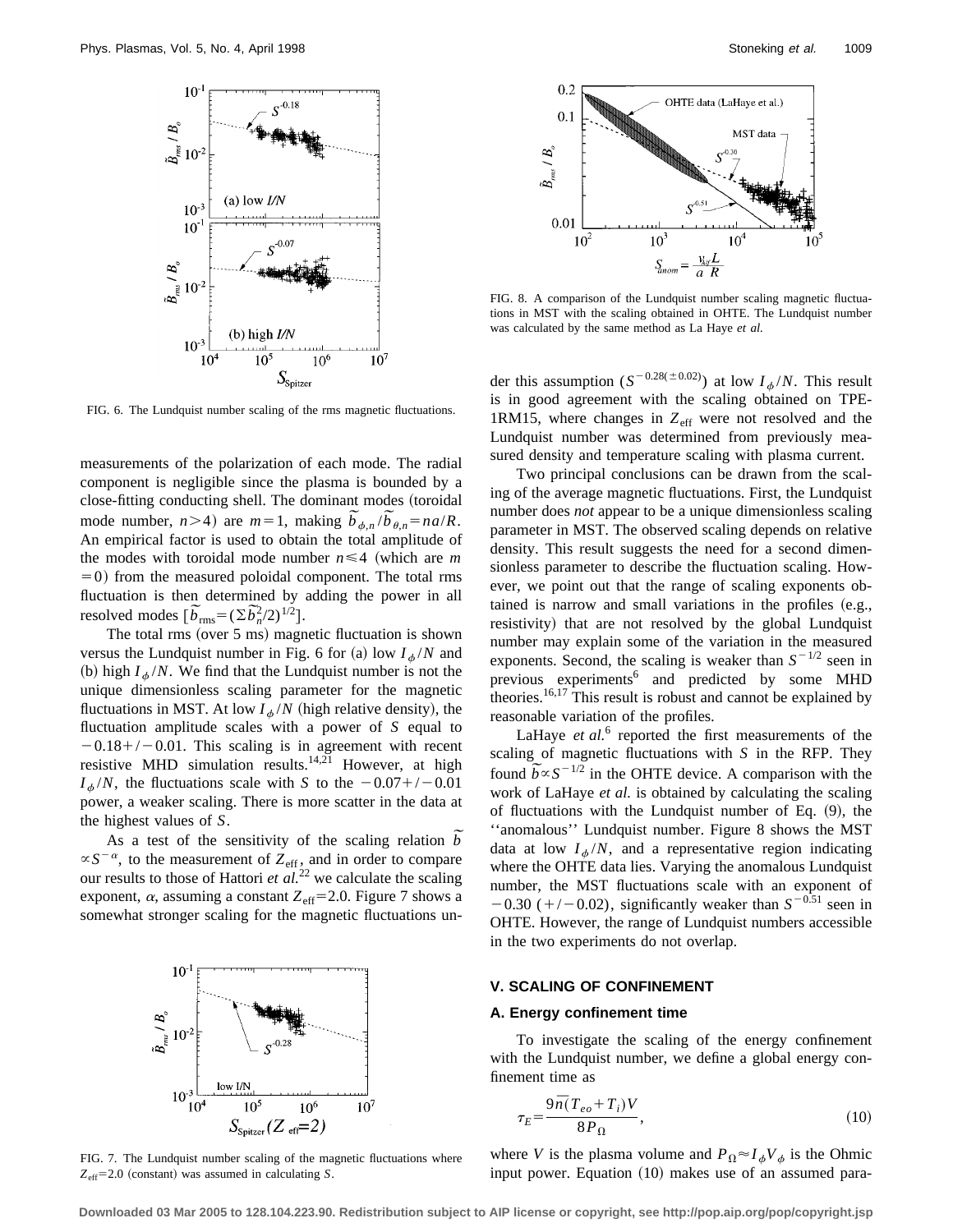

FIG. 9. The scaling of the energy confinement time with the Lundquist number.

bolic density profile  $[n = n_0(1 - (r/a)^2)]$  and a flat temperature profile, consistent with limited profile measurements in MST. At low  $I_{\phi}/N$  the energy confinement time increases as  $\tau_E \propto S^{0.17}$  (Fig. 9), whereas at high  $I_{\phi}/N$ , the scaling is  $\tau_E$  $\propto S^{0.31}$ . Since magnetic fluctuations are understood to be responsible for core transport in the RFP,  $23,24$  the qualitative trends upward in Fig. 9 are expected; magnetic fluctuations are smaller at higher *S*, leading to higher  $\tau_E$ . Quantitatively, the observation that confinement increases more rapidly with *S* at high  $I_{\phi}/N$  is unexpected, since magnetic fluctuations scale more weakly with the Lundquist number for that case.

# **B. Stochastic transport scaling and implications for RFP reactor**

Thermal diffusivity in the presence of a stochastic magnetic field is expected to obey the Rechester–Rosenbluth diffusivity equation,  $36$ 

$$
\chi_{\rm RR} \approx \left\langle \frac{\bar{B}_r^2}{B_0^2} \right\rangle v_{\rm the} L, \tag{11}
$$

where *L* is the parallel correlation length for the turbulence in the collisionless limit  $({\sim}1 \text{ m in MST})$ . Previous experiments in MST (at fixed control parameters) indicated that Eq.  $(11)$  holds with the electron thermal velocity replaced by the ion thermal velocity, and a theoretical argument has been made to explain the result. $37$  The scaling of confinement with fluctuation amplitude and temperature predicted by Eq.  $(11)$ is tested here. A global experimental diffusivity is estimated by  $\chi_{\text{expt}} = a^2/4\tau_E$ , and the ratio of the Rechester–Rosenbluth diffusivity  $[Eq. (11)]$  to the experimental value is plotted versus the Lundquist number in Fig. 10. In the parameter regime most relevant for extrapolation toward reactor conditions, namely low  $I_{\phi}/N$ , the stochastic transport model [Eq.  $(11)$  predicts the observed confinement scaling; the ratio of  $\chi_{RR}$  to  $\chi_{expt}$  is relatively constant. The magnitude of the Rechester–Rosenbluth diffusivity is roughly a square root of the mass ratio (ion to electron) greater than the experimental



FIG. 10. A comparison of the experimental, global heat diffusivity,  $\chi_{\text{expt}}$ , in MST with the expected value for transport in a stochastic magnetic field,  $\chi_{RR}$ , versus the Lundquist number.

value, consistent with the ambipolar energy transport calculations of Terry *et al.*<sup>37</sup> for the RFP. At high  $I_{\phi}/N$  the ratio rises weakly with *S* due to the stronger scaling of the confinement time in that regime.

A scaling relation for  $n \tau_E$  can be derived for arbitrary power law scaling of magnetic fluctuations with Lundquist power law scaling of magnetic fluctuations with Lundquist<br>number,  $\tilde{b} \propto S^{-\alpha}$ , based on the stochastic field diffusivity. Take temperature, beta, minor radius, and plasma current to be free parameters. Then

$$
n\tau_E \propto \beta^{1-\alpha} \cdot T^{4\alpha-3/2} \cdot a^{2\alpha-1} \cdot I_\phi^2,\tag{12}
$$

where  $\tau_E \propto a^2/(\bar{b}^2 \sqrt{T}L)$ ,  $L \propto a$ ,  $S \propto I_\phi T^{3/2}/\sqrt{n}$ , and  $\beta$  $\propto a^2 nT/I_{\phi}^2$  have been used, and  $Z_{\text{eff}}$  is assumed constant. The most recent RFP reactor design study was TITAN (a  $=0.6$  m,  $I_{\phi}=18$  MA) (see Ref. 38 and references cited therein). The TITAN design point was extrapolated from the existing experimental database of the ''best'' confinement data from a number of RFP devices using an empirical fit to a theoretical scaling law.<sup>38</sup> In terms of the parameters used in Eq. (12), the scaling law employed was  $n \tau_E \propto T^{1/2} \cdot a^0 \cdot I_\phi^2$  (independent of the minor radius), and approximately constant dependent of the minor radius), and approximately constant<br>beta. If the magnetic fluctuations scale as  $\tilde{b} \propto S^{-1/2}$  and  $\beta$  is held constant, then Eq. (12) recovers the scaling of DiMarco and Werley *et al.*<sup>38</sup> In a single device, e.g., MST, the DiMarco–Werley scaling law is not obeyed, partly due to the fact that experimental beta values fall with increasing plasma current.

Using Eq.  $(12)$  and benchmarking the coefficient of proportionality to present MST conditions, we can predict the exponent in the scaling relation for the magnetic fluctuations that is required to achieve fusion breakeven  $(n \tau_E)$  $\approx 10^{20}$  s/m<sup>3</sup> at  $T=10$  keV) at a given plasma current, minor radius, and  $\beta$ . Figure 11 shows the required exponent versus the plasma current for the TITAN size  $(a=0.6 \text{ m})$  and a beta value of 25%. At the TITAN design current of 18 MA, the required exponent is about 0.4. The measured exponent at low  $I_{\phi}/N$  ( $\alpha \approx 1/5$ ) suggests more than 50 MA may be re-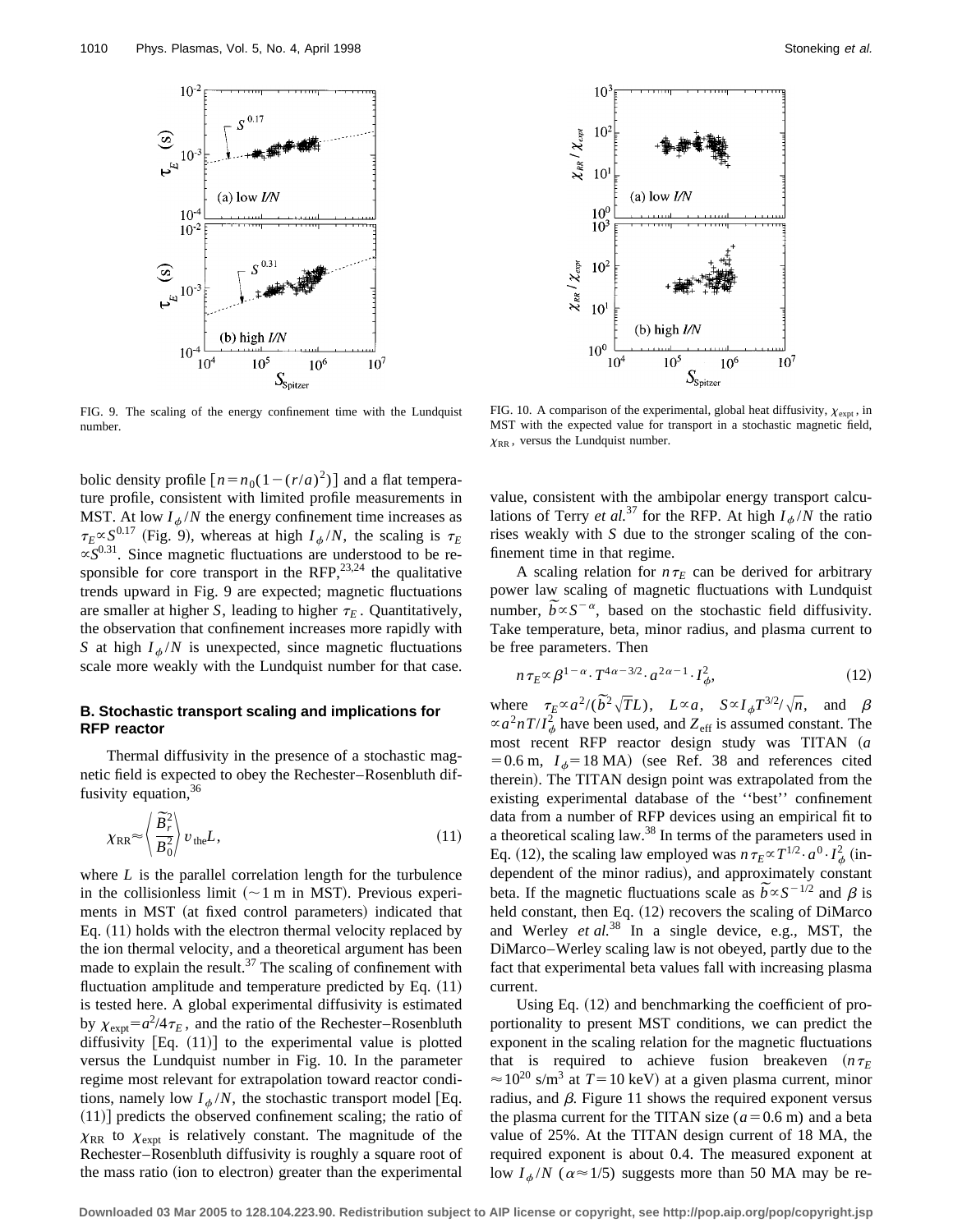

FIG. 11. The Lundquist number scaling exponent for magnetic fluctuations required to achieve the breakeven versus RFP plasma current at  $\beta = 25\%$ ,  $T=10$  keV, and  $a=0.6$  m, parameters for the TITAN RFP reactor study.

quired. In addition, the TITAN design relied solely on Ohmic heating to reach the ignition at 25% beta. In MST, beta is seen to fall with increasing Lundquist number (Fig. 12) at constant  $I_{\phi}/N$  without auxiliary heating. No auxiliary heating experiments have been performed on a RFP experiment, but experiments in tokamak plasmas show that auxiliary heating leads to confinement scaling relations quite different from those observed in Ohmic devices. Whether Eqs.  $(11)$  and  $(12)$  are relevant to auxiliary heated RFPs awaits determination by future experiments. If a scaling exponent of  $\alpha \approx 1/5$  is assumed, consistent with the results in MST, then Eq. (12) becomes  $n \tau_E \propto \beta^{4/5} \cdot T^{-7/10} \cdot a^{-3/5} \cdot I_{\phi}^2$ . The somewhat counterintuitive dependence on minor radius and temperature arises because of the choice of independent parameters. For example, increasing the minor radius while holding the other parameters constant reduces the  $n \tau_E$  product, partly because density must be reduced to hold  $\beta$  constant.

Fluctuation and confinement scaling in present (Ohmic) devices extrapolates pessimistically to reactor conditions. However, recent experiments in MST have demonstrated significant fluctuation reduction and consequent confinement improvement using current profile control.<sup>39,40</sup> The experiments demonstrated a significant reduction of magnetic fluc-

 $10<sup>0</sup>$  $\beta_{\scriptscriptstyle{\theta}}$  $10^{-1}$ (a) low  $I/N$  $10^{-2}$  $10<sup>0</sup>$  $\beta_{\scriptscriptstyle{\theta}}$  $10<sup>°</sup>$ (b) high  $I/N$  $10^{-2}$  $10<sup>7</sup>$  $10^{4}$  $10^{5}$  $10<sup>6</sup>$  $S_{\mbox{\scriptsize Spitzer}}$ 

FIG. 12. Scaling of poloidal beta with the Lundquist number in MST.

tuations  $(50\%)$  associated with core resonant resistive tearing modes and simultaneous four- or fivefold improvement in energy and particle confinement. A RFP with current profile control could operate with much lower fluctuation levels and much better confinement than past and present devices, although it is not possible from experiments performed to date to assess the confinement scaling or the reactor attractiveness of a RFP with optimized current profile control. Electrostatic current injection,<sup>41</sup> radio-frequency current drive in the lower hybrid range of frequencies<sup>42–44</sup> and fast magnetosonic wave current drive<sup>45</sup> are being studied as possible steady-state current profile control techniques.

## **VI. SCALING OF SAWTOOTH FEATURES**

#### **A. Velocity fluctuations and Ohm's law**

From Eq.  $(3)$  it is expected that the product of velocity fluctuations (normalized to the Alfven velocity) and magnetic fluctuations (normalized to the mean field) should scale netic fluctuations (normalized to the mean field) should scale<br>as  $\tilde{b}\tilde{v} \propto S^{-1}$ , if the single-fluid parallel Ohm's law is valid and if the relative phase between the two fluctuating fields is constant. Since magnetic fluctuations scale weaker than  $S^{-1/2}$ , velocity fluctuations should scale with a larger exponent (more negative) of *S*.

A fast Doppler spectrometer has been developed to measure toroidal flow velocity fluctuations of a core impurity species  $(C^{+4})$ . <sup>46-48</sup> Impurity ion flow is expected to represent the majority ion (fluid) flow on the time scales of interest. Since flow velocity and magnetic field are the two vector fields of interest for the MHD model of plasma dynamics, the measurement of flow velocity as well as the magnetic field has the potential to provide much more detailed tests of MHD predictions than have been done in the past. In this paper we report on first time measurements of the scaling of velocity fluctuations in a hot, magnetized plasma.

During the *S*-scaling experiment the velocity fluctuations were resolved near the time of the sawtooth crash events when both magnetic and velocity fluctuations are largest. Away from the time of the crash, the  $C^{+4}$  emission intensity was too low to resolve the fluctuation amplitude. Figure 13 shows the (a) velocity fluctuation amplitude and (b) the magnetic fluctuation amplitude relative to the time of the sawtooth crash (averaged over  $\sim$  30 sawtooth events) for one set of conditions at low  $I_{\phi}/N$ . For the case shown, the magnetic fluctuation level reaches  $\sim$  4.5% of the mean field. The rms velocity fluctuation reaches  $\sim$  3% of  $v_A$ , where the Alfvén velocity was calculated using the surface poloidal magnetic field and the central chord-averaged density. The spectrometer collects light along a horizontal chord that averages over  $\sim$  1.5 wavelengths for the dominant modes. The spatial average effectively attenuates the local fluctuation amplitude by a factor of order 5. The data shown in Fig. 13 have been multiplied by five to account for this effect, although there is substantial uncertainty in the correction factor at this time ( $\sim$  50%). Using the best estimate for the correction factor, the magnetic fluctuation amplitude is  $\sim$  1.5 times the velocity fluctuation amplitude. This ratio is in rough agreement with predictions from MHD simulations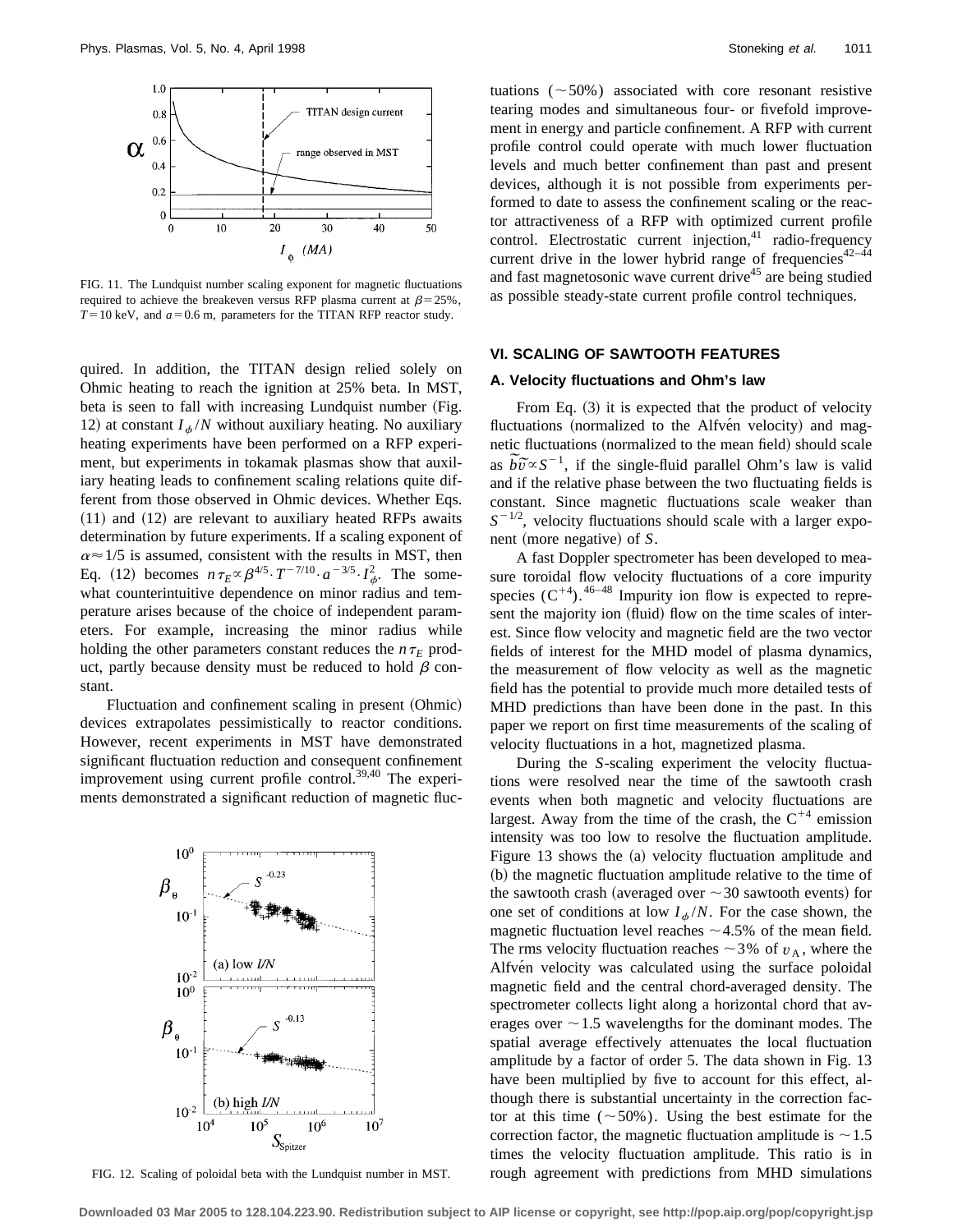

FIG. 13. (a) Velocity fluctuation amplitude (measured by Doppler spectroscopy) relative to the time of the sawtooth crash, and (b) magnetic fluctuation amplitude over the same time window. Signals are averaged over  $\sim$  30 sawtooth events at low  $I_{\phi}/N$ , and plasma current around 300 kA.

(after taking into account differences in the calculated Alfven velocity).<sup>49</sup>

Since the fluctuation amplitude was not resolved between sawtooth events, the scaling of the peak value of the velocity fluctuation near the sawtooth crash was examined. The rms fluctuation was calculated over a 100  $\mu$ s interval around the time of the crash. The scaling of the peak velocity fluctuation is compared to the peak magnetic fluctuation amplitude in Fig. 14 for the low  $I_{\phi}/N$  parameter space trajectory of Fig. 1. Velocity fluctuations fall off more rapidly with *S* than magnetic fluctuations  $(\tilde{v}_{\text{peak}} \propto S^{-0.16}, \ \tilde{b}_{\text{peak}} \propto S^{-0.07})$ , and the product of the fluctuation amplitudes scales weaker and the product of the fluctuation amplitudes scales weaker<br>than the expected  $\tilde{b}\tilde{\nu} \propto S^{-1}$ . This measurement is not definitive since the average velocity fluctuation (over the sawtooth cycle) was not resolved, but it is suggestive that the relative cycle) was not resolved, but it is suggestive that the relative phase between  $\tilde{v}$  and  $\tilde{b}$  is *not* constant with changes in *S*. Efforts are underway to resolve the scaling of the average extractive the control of the relative phase between  $\hat{v}$  and vertex  $\hat{v}$ velocit<br>and  $\tilde{b}$ .



FIG. 14. Lundquist number scaling of the peak fluctuation amplitudes through the sawtooth cycle (at low  $I_{\phi}/N$ ).



FIG. 15. Scaling of the normalized sawtooth period.

## **B. Sawtooth period**

In the past, the RFP sawtooth oscillation was modeled as a slow resistive decay of the current profile, followed by a rapid reconnection event (crash) that reset the current profile.<sup>50,11</sup> However, the resistivity profile that was required to model the decay phase of the oscillation was somewhat unphysical (or anomalous). We report an experimental measurement of the scaling of the sawtooth period that indicates a hybrid resistive-MHD character as opposed to a purely resistive character to the ''decay phase.'' The sawtooth period for the low  $I_{\phi}/N$  scan was calculated and normalized to the resistive diffusion time  $(Fig. 15)$ . Since the decay phase dominates the total sawtooth period, if the decay was purely resistive, the normalized period would be constant. The experiment shows the normalized period scaling as  $\sim S^{-1/2}$ , or that the absolute period scales as  $T_{\text{sav}} \propto \sqrt{\tau_R \tau_A}$ . The sawtooth period is governed by a hybrid time scale, not a purely resistive diffusion time. This result is in good agreement with the simulation results of Capello and Biskamp, $14$  who find  $T_{\rm saw}$   $\propto \tau_R^{0.6} \tau_{\rm A}^{0.4}$  .

## **VII. DISCUSSION AND CONCLUSIONS**

The results presented here extend the database of fluctuations scaling in the RFP to a higher Lundquist number and make use of a more complete determination of the resistivity than has been possible on previous experiments. Measurements of the scaling of the mean ion charge  $Z_{\text{eff}}$  in MST indicate that there is significant aluminum contamination at low current and low density. Impurity contamination contributes to enhanced classical resistivity and therefore to a reduction of the Lundquist number in that parameter regime.

The magnetic fluctuation amplitude was not found to be a unique function of Lundquist number, scaling with different exponents at high  $I_{\phi}/N(-0.07)$  and low  $I_{\phi}/N(-0.18)$ . The range of scaling exponents obtained is narrow and excludes an important body of theoretical predictions that have been used to predict RFP reactor characteristions that have been used to predict  $\overline{K} + \overline{K}$  reactor characteristics. Those theories that predict  $\overline{b} \propto S^{-1/2}$  are at odds with our measurements in MST. Our results suggest that another dimensionless parameter (other than the Lundquist number) may be important in the RFP, but we are hesitant to make this a definitive conclusion. The Lundquist number was de-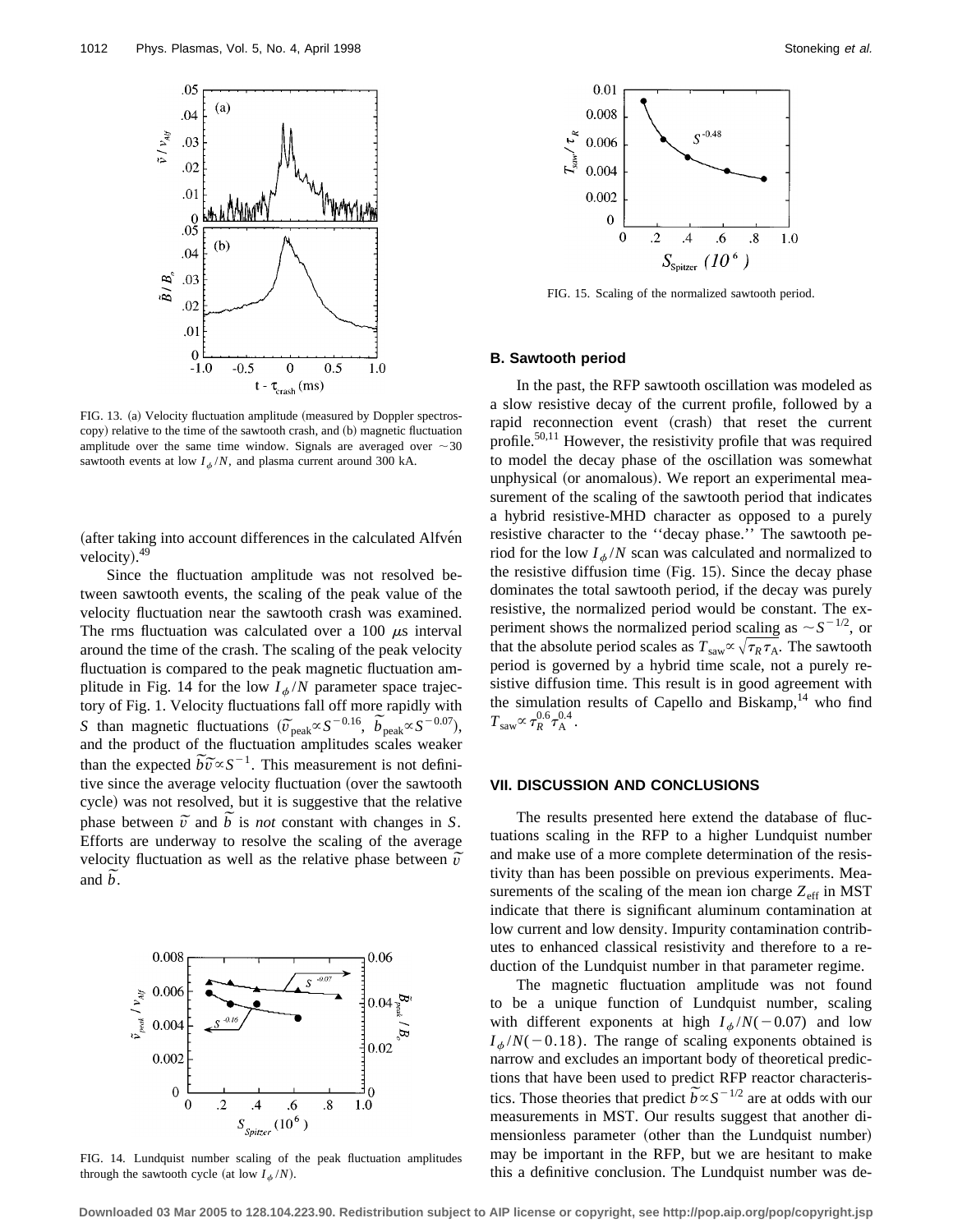

FIG. 16. The trapped particle fraction versus the minor radius for a typical toroidal equilibrium solution for a circular cross-section RFP at an aspect ratio of 3. The trapped fraction for a purely toroidal magnetic field at the same aspect ratio ("tokamak") is shown for comparison.

termined from global measurements, and a modest profile variation may be responsible for some of the observed variation in the scaling exponent. We also point out that the work of Mattor<sup>19</sup> predicts two scaling exponents of the fluctuaor Mattor<sup>2</sup> predicts two scaling exponents of the fluctuations,  $\tilde{b} \propto S^0$  for discrete dynamo fluctuations (e.g., sawteeth) tions,  $b \propto S^{\circ}$  for discrete dynamo fluctuations (e.g., sawteeth) and  $\tilde{b} \propto S^{-1/4}$  for continuous dynamo fluctuations. This fairly narrow range of predicted exponents  $(0<\alpha<1/4)$  bracket the experimentally observed scaling exponents  $(0.07<\alpha$  $< 0.18$ ). Probe measurements of the dynamo electric field in the outer region of the plasma demonstrate the existence of both a continuous and a discrete component.<sup>8</sup> Those measurements could only be carried out in relatively highdensity, low plasma current conditions, so it was not possible to assess the extent to which the discrete dynamo component may dominate at lower density.

At low  $I_{\phi}/N$  the stochastic diffusion model is in good agreement with the experimental scaling, providing a physical basis for a confinement scaling law for Ohmic RFPs [Eq. (12)]:  $n\tau_E \propto \beta^{4/5} \cdot T^{-7/10} \cdot a^{-3/5} \cdot I_{\phi}^2$ . The pessimistic extrapolation of this scaling to reactor conditions suggests that an auxiliary fluctuation suppression measure such as current profile control or active feedback will be a necessary element of any RFP reactor design.

The scaling of MHD velocity fluctuations has been examined for the first time by measuring the peak fluctuation level during the sawtooth oscillation. The velocity fluctuations scale with a larger exponent of *S* than the peak magnetic fluctuations, but not large enough to satisfy the simplest scaling expectations based on the single fluid parallel Ohm's law. The period of the RFP sawtooth oscillation is found to be determined by a hybrid time scale,  $T_{\text{saw}} \propto \sqrt{\tau_R \tau_A}$ , consistent with simulation results, but at odds with previous experiments that modeled the sawtooth rise as a purely resistive diffusion process. Future work will examine the scaling of the average velocity fluctuation as well as the relative phase between the velocity and magnetic fluctuations.

## **ACKNOWLEDGMENTS**

The authors would like to thank Nathan Mattor and Carl Sovinec for valuable conversations that contributed to this work.

This work is supported by the U.S. Department of Energy, Grant No. DE-FG02-96ER54345.



FIG. 17. Electron collision frequency normalized to the trapped particle bounce frequency for the *S* scaling database in MST.

#### **APPENDIX: TRAPPED PARTICLES IN THE RFP**

Trapped particle fractions were investigated using a toroidal equilibrium code written to provide equilibria for the Madison Symmetric Torus (MST), a circular poloidal cross section RFP with aspect ratio  $R_0/a = 3^{25}$  Equilibrium is provided passively in MST by the 5 cm thick close-fitting aluminum shell ( $\tau_{\text{shell}} > \tau_{\text{pulse}}$ ). The code solves the Grad– Shafranov partial differential equation,<sup>51</sup> including a physically reasonable pressure profile ( $\beta_p$ ~7%). The normalized parallel current profile [which determines  $F(\psi)$ ] is prescribed to be flat out to a critical flux surface, outside of which it falls to zero at the boundary  $|$  note: a constant normalized current out to the surface would be a minimum magnetic energy (Taylor) state<sup>52</sup>]. The code is therefore a toroidal adaptation of the so-called modified Bessel function model  $(MBFM)$ ,<sup>53</sup> the profiles of which are accurately reproduced by the present code at a large aspect ratio. The surface of the conducting shell is assumed to be a constant flux contour (the shell time is  $\sim$  300 ms compared to a typical discharge duration of 60 ms).

Assuming the velocity space distribution to be isotropic, the results for a typical set of MST parameters are shown in Fig. 16. The trapped particle fraction is plotted versus the normalized minor radius. Also shown is the trapped particle fraction for a ''tokamak'' of the same aspect ratio, i.e., *B*  $= B_0 R_0 / R$ . The trapped particle fraction in the RFP is very similar to the fraction trapped in a dominantly toroidal ( $\sim$ tokamak) field out to nearly the half-radius. Near the surface of the RFP, the trapped fraction is smaller than for the tokamak and is sensitive to the chosen current profile. In fact, for a very peaked current profile, the RFP can have a trapped particle population near the surface that is trapped in the inboard side of the device; i.e., the mirror ratio can reverse sign with a radius. For the case shown in Fig. 16, the cross section integrated trapped particle fraction is 38% for the RFP and 42% for the tokamak.

The presence of a significant trapped particle population in the RFP does not lead to large neoclassical effects. The ion banana orbit widths are comparable to the ion Larmor radii because the poloidal field magnitude is comparable to the toroidal field magnitude. Therefore, neoclassical diffusion coefficients are comparable to classical diffusion coefficients, bootstrap current is small, etc. The presence of trapped particles is deleterious to the use of low-frequency